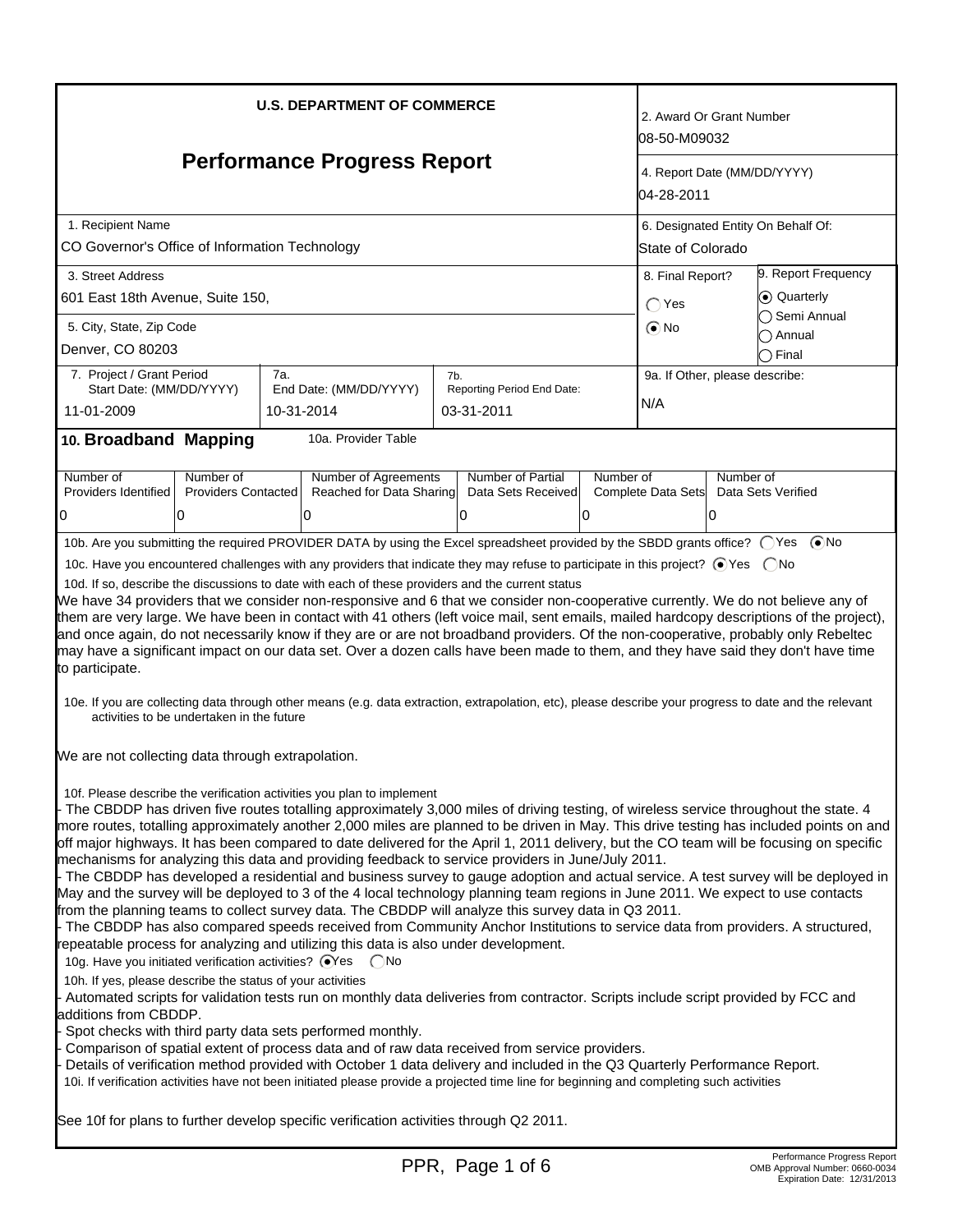# **Staffing**

10j. How many jobs have been created or retained as a result of this project?

In Q1, 5.09 FTE were created. This includes 3.48 FTE in the Colorado Broadband Data & Development Program, 0.96 at our prime contractor Critigen, and 0.62 FTE at Broadmap, Critigen's subcontractor. 10k. Is the project currently fully staffed?  $\bigcirc$  Yes  $\bigcirc$  No 10l. If no, please explain how any lack of staffing may impact the project's time line and when the project will be fully staffed As of 3/31/2010, the Mapping and Planning projects remain fully staffed. However, due to transition issues in the governor's office, some hiring was temporarily placed on hold. This included the 1.5 FTE for the Distance Learning Project, and 1 FTE for the enhancement of the web applications. One of these held positions, the Distance Learning PM, has been hired in April, but it appears the delay in hiring will push the Distance Learning proof of concept work to the school year starting in September 2011. However, this will not reduce the likelihood of completing the overall project goals by the end of the grant period. The web applications developer is funded for one year, and the completion of the activity may occur in year 3 of the grant period rather than at the end of year two, with no significant impact to overall project goals. 10m. When fully staffed, how many full-time equivalent (FTE) jobs do you expect to create or retain as a result of this project? - FY 2011 7.8 FTE (PM, Data Mgr, Comm Mgr, .5 QA Analyst, 1.8 Contractor, +1 Web Application Developer, +1 Distance Learning PM, +.5 Distance Learning Tech. Assist) - FY 2012 10.5 FTE (PM, Data Mgr, Comm Mgr, +1.5 Dist. Learning, +4 GIS Analysts, + 1 data.gov Developer. + 1 Address Coordinator) - FY 2013 9.5 FTE (PM, Data Mgr, Comm. Mgr, 1.5 Dist Learning, +4 GIS Analysts, + Address Coordinator) - FY 2014 8.5 FTE (PM, Data Mgr, Comm. Mgr., 1.5 Dist Learning, 4 GIS Analysts) 10n. Staffing Table Job Title Form the Second Library of American control of the Second Library of Hire Second Library of American Program Manager 100 01/26/2010 100 01/26/2010 100 01/26/2010 100 01/26/2010 100 01/26/2010 Data Manager 100 02/22/2010 Communications Manager 100 03/08/2010 Quality Assurance Analyst 48 05/17/2010 Contractor 96 03/26/2010 Subcontractor 62 03/26/2010 Add Row | Remove Row **Sub Contracts** 10o. Subcontracts Table Name of Subcontractor Purpose of Subcontract RFP Issued (Y/N) **Contract** Executed (Y/N) Start Date | End Date | Federal Funds | In-Kind Funds Critigen | Data collection | Y | Y | 03/26/2010 |10/31/2011 |870,000 | 0 Unknown Distance Learning -Distance Learning - N | N | 09/01/2011 | 01/02/2013 | 56,000 | 0<br>Educator Training Unknown Data.gov - Architecture<br>design Data.gov Architecture | N | N | 09/01/2011 | 06/01/2012 | 80,000 | 0<br>design Environmental Systems Environmental systems GIS Software N N N 11/30/2009 10/01/2014 46,638 0 Dell Computers Computer hardware N N 11/30/2009 10/01/2014 27,388 0 Add Row  $\parallel$  Remove Row  **Funding**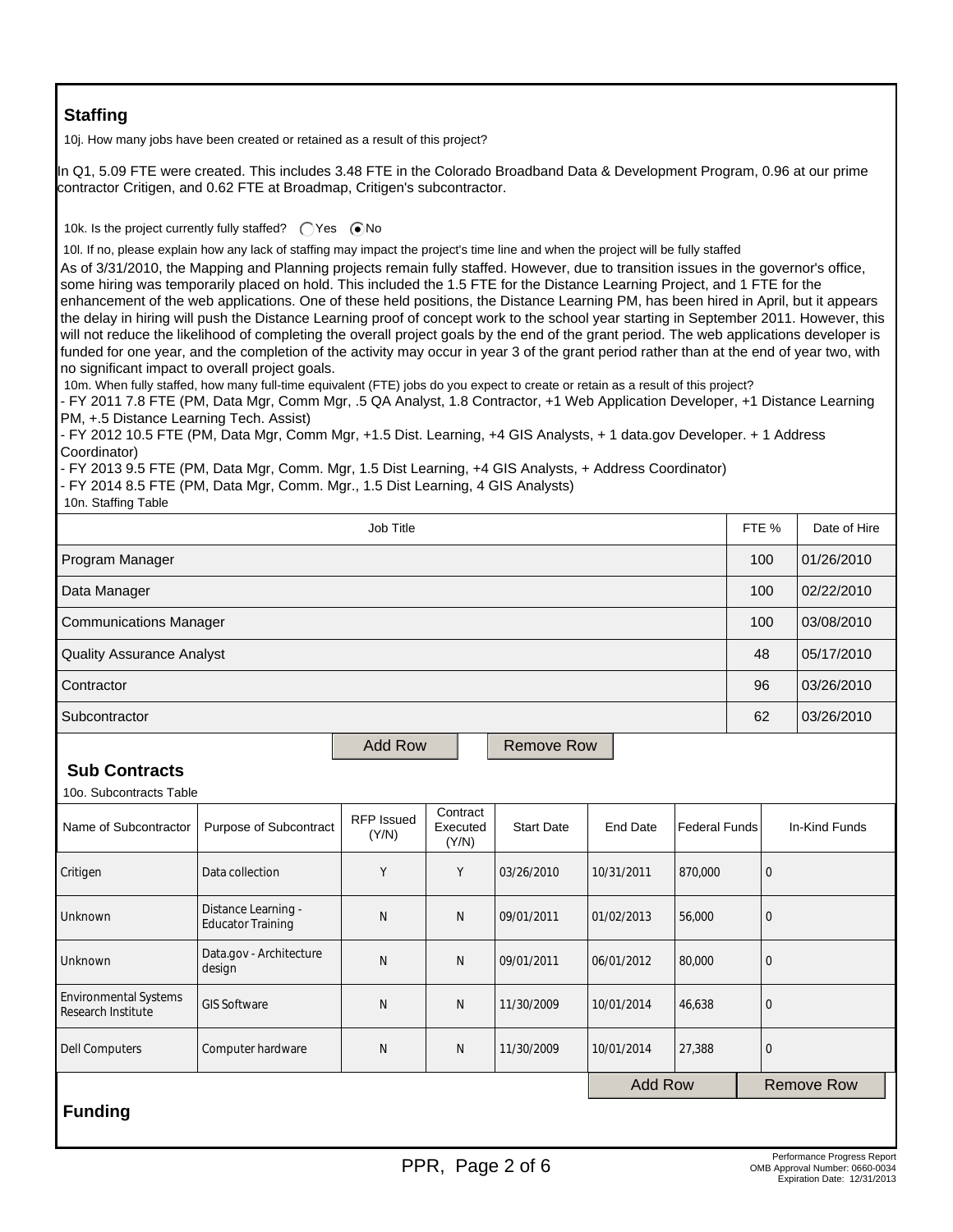| 10p. How much Federal funding has been expended as of the end of the last quarter? |                                    |                                                  | \$788,003              | 10q. How much Remains?              | \$4,594,079                       |                                |  |
|------------------------------------------------------------------------------------|------------------------------------|--------------------------------------------------|------------------------|-------------------------------------|-----------------------------------|--------------------------------|--|
| 10r. How much matching funds have been expended as of the end of last quarter?     |                                    | \$452,456<br>10s. How much Remains?<br>\$893,106 |                        |                                     |                                   |                                |  |
| 10t. Budget Worksheet                                                              |                                    |                                                  |                        |                                     |                                   |                                |  |
| <b>Mapping Budget Element</b>                                                      | Federal<br><b>Funds</b><br>Granted | Proposed<br>In-Kind                              | Total<br><b>Budget</b> | Federal<br><b>Funds</b><br>Expended | <b>Matching Funds</b><br>Expended | <b>Total Funds</b><br>Expended |  |
| <b>Personal Salaries</b>                                                           | \$2,311,181                        | \$163,722                                        | \$2,474,903            | \$342,073                           | \$65,867                          | \$407,940                      |  |
| Personnel Fringe Benefits                                                          | \$462,235                          | \$32,745                                         | \$494,980              | \$68,205                            | \$13,173                          | \$81,379                       |  |
| Travel                                                                             | \$109,990                          | \$0                                              | \$109,990              | \$4,552                             | \$0                               | \$4,552                        |  |
| Equipment                                                                          | \$759,453                          | \$290,000                                        | \$1,049,453            | \$84,189                            | \$0                               | \$84,189                       |  |
| Materials / Supplies                                                               | \$38,970                           | \$120,000                                        | \$158,970              | \$1,890                             | \$0                               | \$1,890                        |  |
| <b>Subcontracts Total</b>                                                          | \$1,006,000                        | \$0                                              | \$1,006,000            | \$258,415                           | \$0                               | \$258,415                      |  |
| Subcontract #1                                                                     | \$870,000                          | \$0                                              | \$870,000              | \$258,415                           | \$0                               | \$258,415                      |  |
| Subcontract #2                                                                     | \$56,000                           | \$0                                              | \$56,000               | \$0                                 | \$0                               | \$0                            |  |
| Subcontract #3                                                                     | \$80,000                           | \$0                                              | \$80,000               | \$0                                 | \$0                               | \$0                            |  |
| Subcontract #4                                                                     | \$0                                | \$0                                              | \$0                    | \$0                                 | \$0                               | \$0                            |  |
| Subcontract #5                                                                     | \$0                                | \$0                                              | \$0                    | \$0                                 | \$0                               | \$0                            |  |
| Construction                                                                       | \$0                                | \$0                                              | \$0                    | \$0                                 | \$0                               | \$0                            |  |
| Other                                                                              | \$632,758                          | \$739,095                                        | \$1,371,853            | \$28,679                            | \$373,416                         | \$402,094                      |  |
| <b>Total Direct Costs</b>                                                          | \$5,320,587                        | \$1,345,562                                      | \$6,666,149            | \$788,003                           | \$452,456                         | \$1,240,459                    |  |
| <b>Total Indirect Costs</b>                                                        | \$61,495                           | \$0                                              | \$61,495               | \$0                                 | \$0                               | \$0                            |  |
| <b>Total Costs</b>                                                                 | \$5,382,082                        | \$1,345,562                                      | \$6,727,644            | \$788,003                           | \$452,456                         | \$1,240,459                    |  |
| % Of Total                                                                         | 80                                 | 20                                               | 100                    | 64                                  | 36                                | 100                            |  |

### **Hardware / Software**

10u. Has the project team purchased the software / hardware described in the application?  $\bigcirc$ Yes  $\bigcirc$ No

10v. If yes, please list

At 3/31/10, the following has been purchased:

- ESRI Desktop GIS Software \$28,637

- Server and Operating System Software \$13,537

- 2 Laptops and 2 Desktop PCs (PM, Data Mgr, Comm. Mgr, QA Analyst) \$6,000

- SAN Storage for Mapping Yrs 1-2 \$30,000

- Laptops Desktops to Support Added FTEs Yrs 2 - 5 \$16,000

- 10w. Please note any software / hardware that has yet to be purchased and explain why it has not been purchased
- Remaining Server and Software \$11,500 (\$25,000-13,537 purchased=\$11,500)
- Development SW \$4,500
- data.gov IT Infrastructure Yrs 3-4 Server HW & SW \$52,000
- data.gov IT Infrastructure Yrs 3-4 ARCGIS SW \$45,000
- data.gov IT Infrastructure Yrs 3-4 ARCGIS Maint \$37,500
- Distance Learning Pilot Equipment \$360,000
- Distance Learning Scheduling Software \$71,832

The project is cautiously evaluating the architecture and hardware configuration for the GIS platform and the long-term consequences of the implementation. This has caused some delay in purchases, but will not impact the final project deliverables. All of the other expenditures were originally planned to happen in future periods.

10x. Has the project team purchased or used any data sets?  $\bigcirc$ Yes  $\bigcirc$ No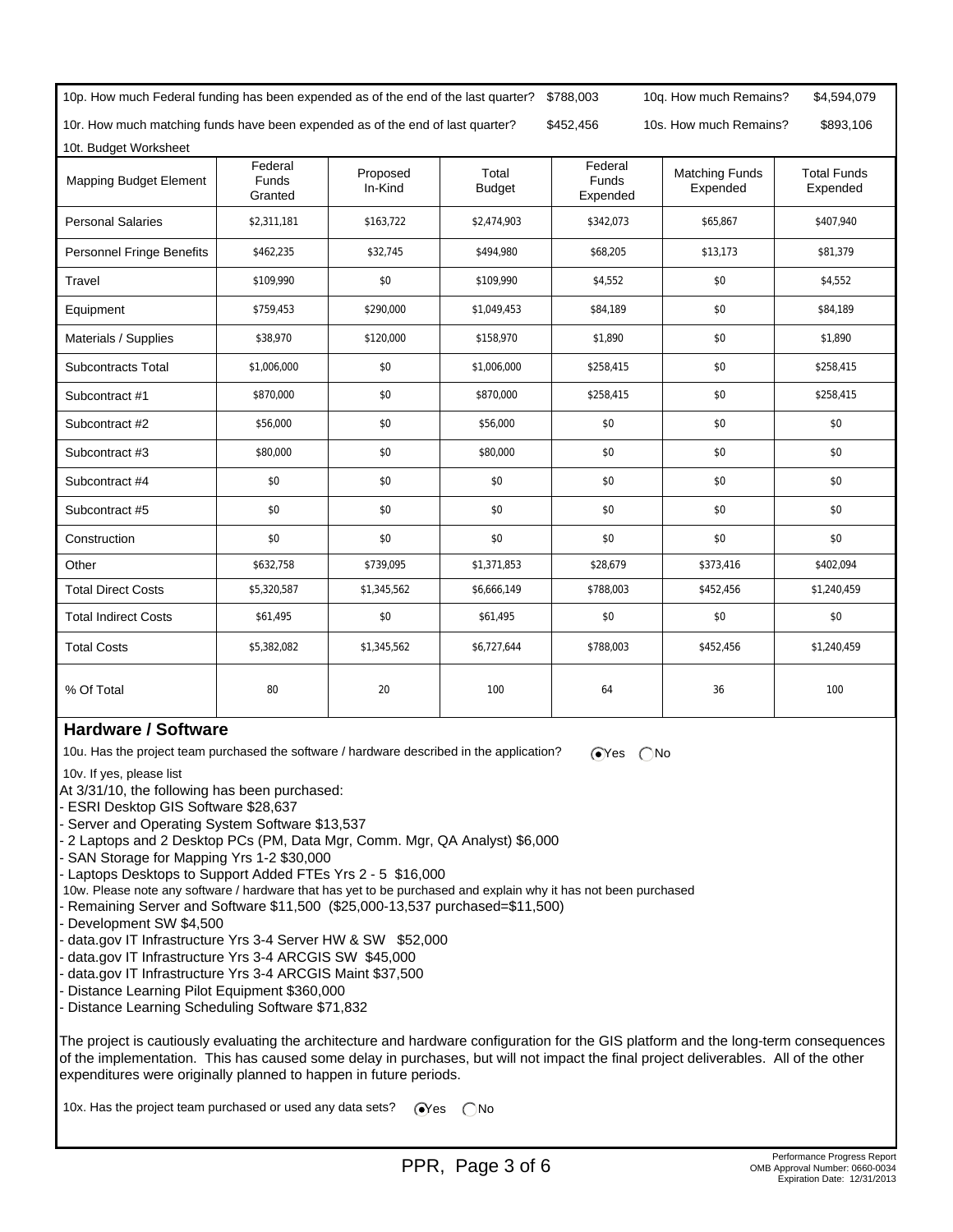10y. If yes, please list

- Wire Center Boundaries - PBBI Pitney Bowes V2 \$2,500

- Central Office Locations - PBBI Pitney Bowes V2 \$2,500

- Comsearch, American Roamer Data V2 \$10,000

- Anchor Institution and Business Listing & Survey Data from InfoUSA \$17,000

10z. Are there any additional project milestones or information that has not been included?  $\bigcirc$  Yes  $\bigcirc$  No

10aa. If yes, please list

The state has begun development of the on-line state broadband map. The CBDDP is taking a spiral approach to development and the first version of the map is near completion for publication.

Progress continues on collecting information from community anchor institutions, although not at the same pace as last quarter. The collection of this data is being removed from the scope of services with our contractor, and the CBDDP will assume the responsibility of filling out this data with in house staff hired with funds originally directed to the contractor. The libraries are conducting their own outreach to have them complete speed tests. In house staff will continue to outreach to the other institutions.

10bb. Please describe any challenge or obstacle that you have encountered and detail the mitigation strategies the project team is employing

- Staffing has been the significant issue, however the CBDDP is now able to proceed with filling out the open positions. The Distance Learning Project Manager has been hired as of April 2011, and OIT expects to have the application developer position hired in May. The 5 month delay in hiring does leave create some risk in getting the Distance Learning project started and getting partners around the state engaged before the summer.

- The program manager left state service as of April 1, so OIT will have to back fill this position as well.

10cc. Please provide any other information that you think would be useful to NTIA as it assesses your Broadband Mapping Project

N/A

#### **11. Broadband Planning**

 11a. Please describe progress made against all goals, objectives, and milestones detailed in the approved Project Plan. Be sure to include a description of each major activity / milestone that you plan to complete and your current status

Please see separate file: Q1 Supplemental Answers

11b. Please describe any challenge or obstacle that you have encountered and detail the mitigation strategies the project team is employing

Please see separate file: Q1 Supplemental Answers

11c. Does the Project Team anticipate any changes to the project plan for Broadband Planning? ( $\bigcap$ Yes ( $\bigcirc$  No

 11d. If yes, please describe these anticipated changes. Please note that NTIA will need to approve changes to the Project Plan before they can be implemented

N/A

#### **Funding**

| 11f. How much Remains?<br>11e. How much Federal funding has been expended as of the end of the last quarter? \$0 |     |     |                        |     |     |     |  |
|------------------------------------------------------------------------------------------------------------------|-----|-----|------------------------|-----|-----|-----|--|
| 11g. How much matching funds have been expended as of the end of last quarter?                                   |     | \$0 | 11h. How much Remains? |     |     |     |  |
| 11i. Planning Worksheet                                                                                          |     |     |                        |     |     |     |  |
| <b>Personal Salaries</b>                                                                                         | \$0 | \$0 | \$0                    | \$0 | \$0 | \$0 |  |
| Personnel Fringe Benefits                                                                                        | \$0 | \$0 | \$0                    | \$0 | \$0 | \$0 |  |
| Travel                                                                                                           | \$0 | \$0 | \$0                    | \$0 | \$0 | \$0 |  |
| Equipment                                                                                                        | \$0 | \$0 | \$0                    | \$0 | \$0 | \$0 |  |
|                                                                                                                  |     |     |                        |     |     |     |  |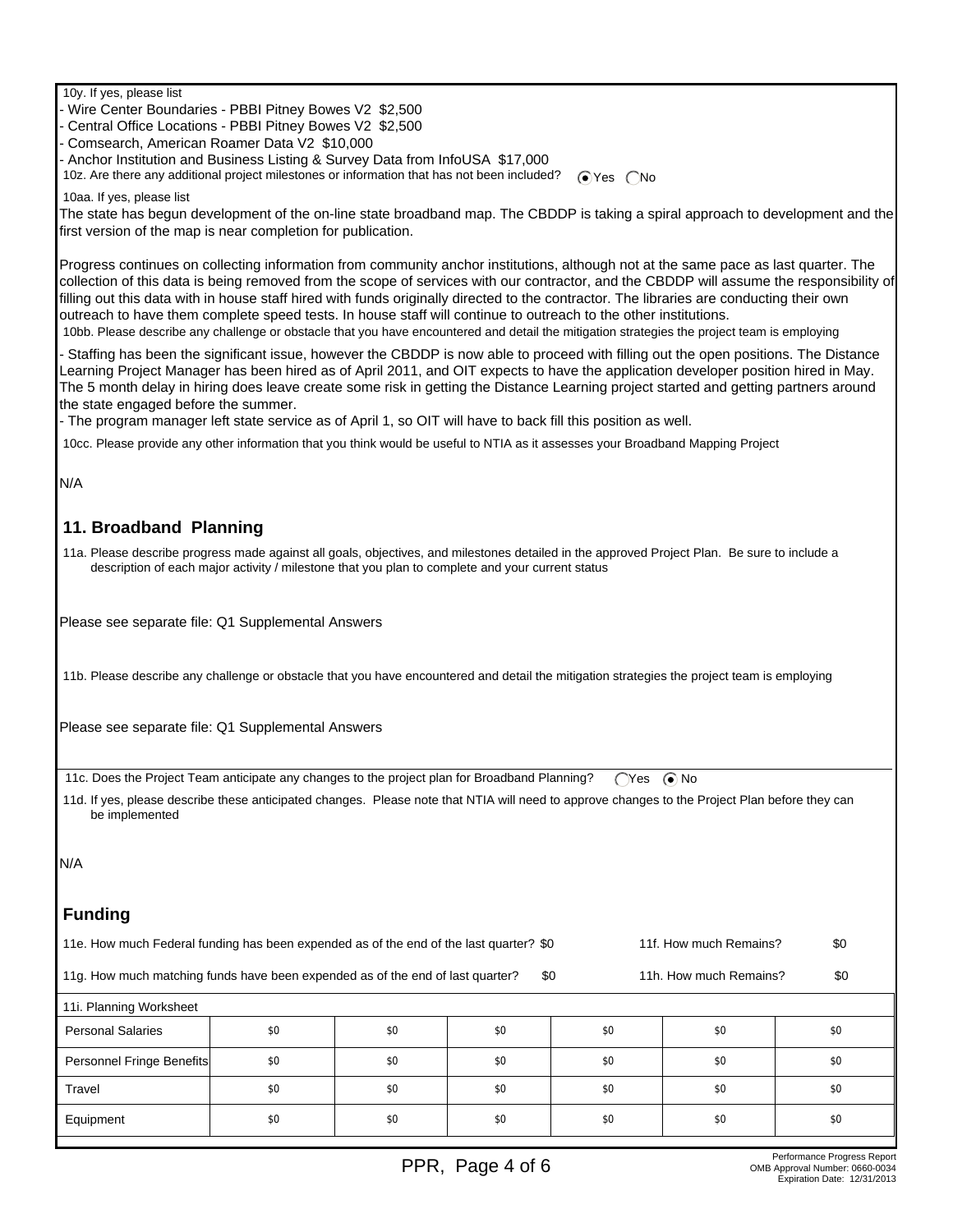| 11i. Planning Worksheet     |     |     |             |     |             |     |
|-----------------------------|-----|-----|-------------|-----|-------------|-----|
| Materials / Supplies        | \$0 | \$0 | \$0         | \$0 | \$0         | \$0 |
| Subcontracts Total          | \$0 | \$0 | \$0         | \$0 | \$0         | \$0 |
| Subcontract #1              | \$0 | \$0 | \$0         | \$0 | \$0         | \$0 |
| Subcontract #2              | \$0 | \$0 | \$0         | \$0 | \$0         | \$0 |
| Subcontract #3              | \$0 | \$0 | \$0         | \$0 | \$0         | \$0 |
| Subcontract #4              | \$0 | \$0 | \$0         | \$0 | \$0         | \$0 |
| Subcontract #5              | \$0 | \$0 | \$0         | \$0 | \$0         | \$0 |
| Construction                | \$0 | \$0 | \$0         | \$0 | \$0         | \$0 |
| Other                       | \$0 | \$0 | \$0         | \$0 | \$0         | \$0 |
| <b>Total Direct Costs</b>   | \$0 | \$0 | \$0         | \$0 | \$0         | \$0 |
| <b>Total Indirect Costs</b> | \$0 | \$0 | \$0         | \$0 | \$0         | \$0 |
| <b>Total Costs</b>          | \$0 | \$0 | \$0         | \$0 | \$0         | \$0 |
| % Of Total                  | 0   | 0   | $\mathbf 0$ | 0   | $\mathbf 0$ | 0   |

# **Additional Planning Information**

11j. Are there any additional project milestones or information that has not been included?

Please see separate file: Q1 Supplemental Answers

11k. Please describe any challenge or obstacle that you have encountered and detail the mitigation strategies the Project Team is employing

N/A

11l. Please provide any other information that you think would be useful to NTIA as it assesses your Broadband Mapping Project

N/A